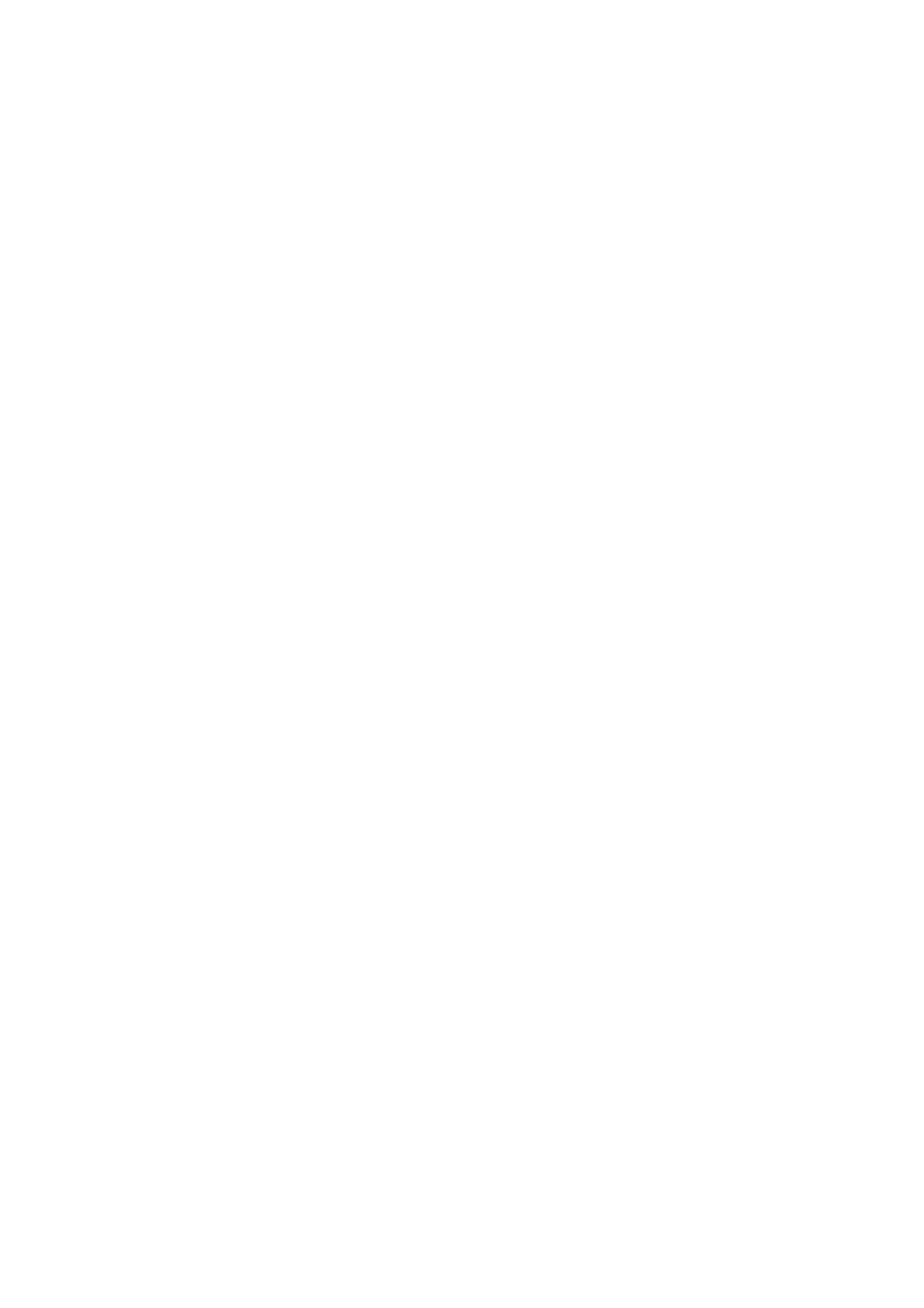## **WASTE AVOIDANCE AND RESOURCE RECOVERY ACT 2007 LOCAL GOVERNMENT ACT 1995**

## SHIRE OF CHITTERING

## **WASTE LOCAL LAW 2018**

### **CONTENTS**

#### **PART 1—PRELIMINARY**

- 1.1 Short title
- 1.2 Commencement
- 1.3 Application
- 1.4 Repeal
- 1.5 Meaning of terms used in this local law
- 1.6 Local public notice of determinations
- 1.7 Rates, fees and charges
- 1.8 Power to provide waste services

## **PART 2—LOCAL GOVERNMENT WASTE**

- 2.1 Supply of receptacles
- 2.2 Deposit of waste in receptacles
- 2.3 General waste receptacles
- 2.4 Recycling waste receptacles
- 2.5 Organic waste receptacles
- 2.6 Direction to place or remove a receptacle
- 2.7 Duties of owner or occupier
- 2.8 Exemption
- 2.9 Damaging or removing receptacles
- 2.10 Verge collections

#### **PART 3—GENERAL DUTIES**

- 3.1 Duties of an owner or occupier
- 3.2 Removal of waste from premises
- 3.3 Receptacles and containers for public use

## **PART 4—OPERATION OF WASTE FACILITIES**

- 4.1 Operation of this Part
- 4.2 Hours of operation
- 4.3 Signs and directions
- 4.4 Fees and charges
- 4.5 Depositing waste
- 4.6 Prohibited activities

### **PART 5—ENFORCEMENT**

- 5.1 Objection and appeal rights
- 5.2 Offences and general penalty
- 5.3 Other costs and expenses
- 5.4 Prescribed offences
- 5.5 Form of notices

## **SCHEDULE 1—MEANING OF 'NON-COLLECTABLE WASTE'**

## **SCHEDULE 2—PRESCRIBED OFFENCES**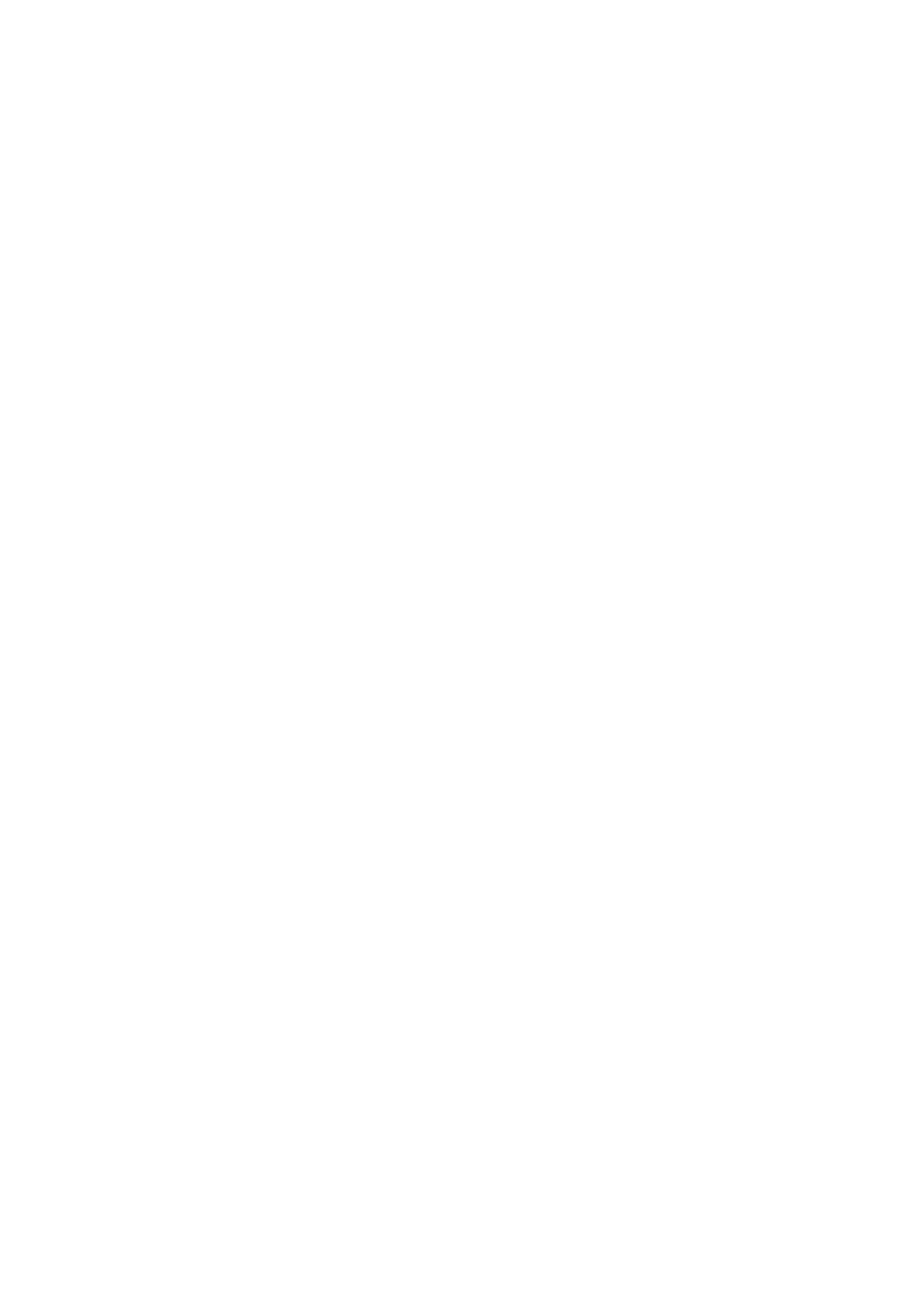## **WASTE AVOIDANCE AND RESOURCE RECOVERY ACT 2007 LOCAL GOVERNMENT ACT 1995**

### SHIRE OF CHITTERING

## **WASTE LOCAL LAW 2018**

Under the powers conferred on it by the *Waste Avoidance and Resource Recovery Act 2007* and the *Local Government Act 1995* and under all other enabling powers, the Council of the Shire of Chittering resolved on 17 October 2018 to make the following local law.

#### **PART 1—PRELIMINARY**

#### **1.1 Short title**

This is the *Shire of Chittering Waste Local Law 2018*.

#### **1.2 Commencement**

This local law commences 14 days after the day on which it is published in the *Government Gazette*.

#### **1.3 Application**

This local law applies throughout the district.

#### **1.4 Repeal**

This local law repeals Part 4 Division 2 of the *Shire of Chittering Health Local Laws 1998*, as published in the *Government Gazette* on 29 June 1998.

#### **1.5 Meaning of terms used in this local law**

(1) In this local law—

*authorised person* means a person appointed by the local government under section 9.10 of the LG Act to perform any of the functions of an authorised person under this local law;

*collectable waste* means local government waste that is not—

- (a) liquid refuse;
- (b) liquid waste; or
- (c) non-collectable waste;

*collection*, when used in relation to a receptacle, means the collection and removal of collectable waste from the receptacle by the local government or its contractor;

*collection day* means the day determined by the local government for the collection of collectable waste in the district or a part of the district;

- *collection time* means the time on the collection day determined by the local government for the collection of collectable waste in the district or a part of the district;
- *commercial purpose* means an activity conducted for the purpose of generating income or making a profit from the re-sale of waste materials;

*costs* of the local government include administrative costs;

*district* means the district of the local government;

*general waste receptacle* means a receptacle for the deposit and collection of collectable waste that is not recycling waste;

*LG Act* means the *Local Government Act 1995*;

*LG Regulations* means the *Local Government (Functions and General) Regulations 1996*;

*local government* means the Shire of Chittering;

*local government waste* has the same meaning as in the *WARR Act*;

*non-collectable waste* has the meaning set out in Schedule 1;

*occupier* in relation to premises, means any or all of the following—

(a) a person by whom or on whose behalf the premises are actually occupied; or

(b) a person having the management or control of the premises;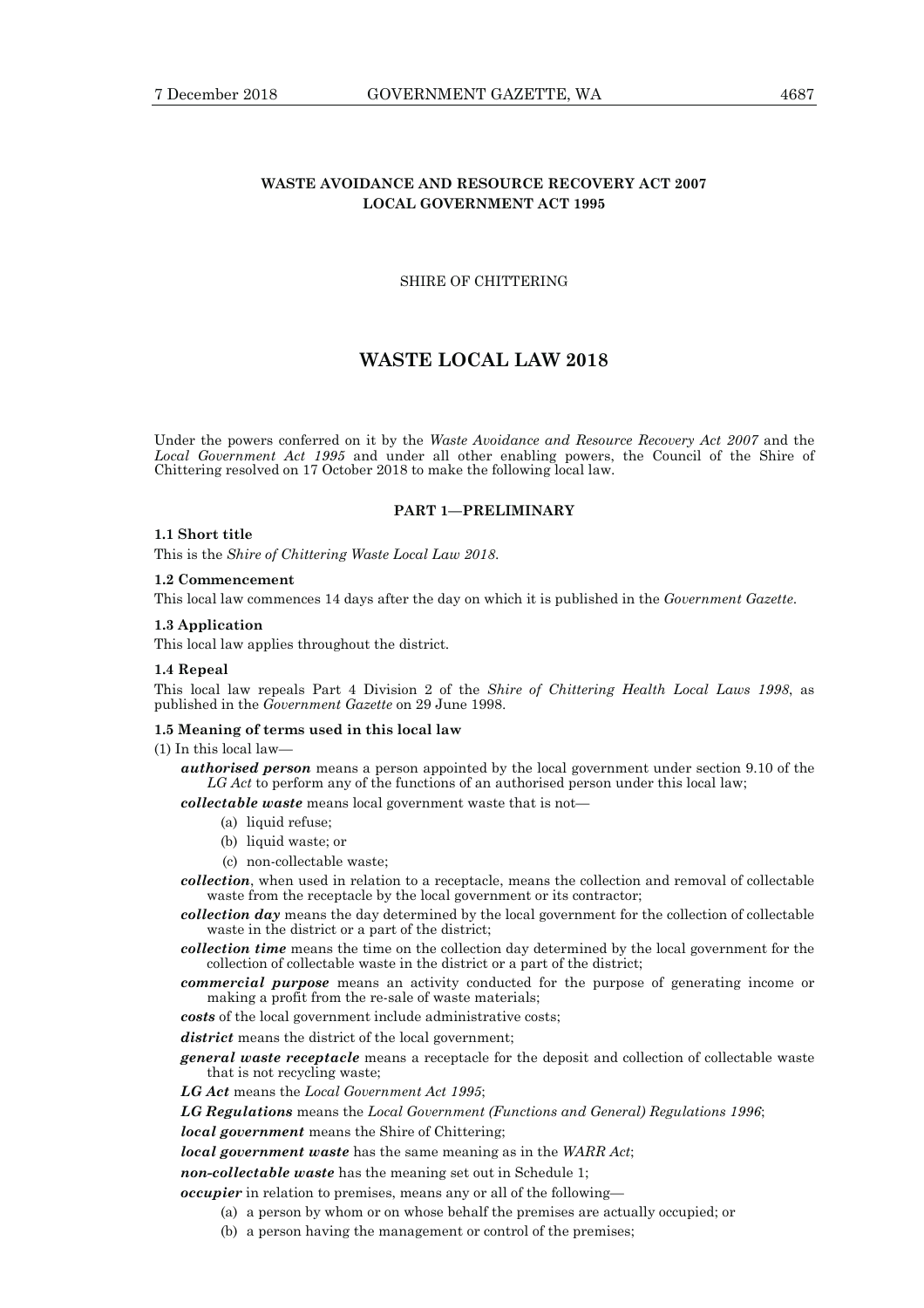*organic waste* means waste that decomposes readily, such as garden waste or food waste; *organic waste receptacle* means a receptacle for the deposit and collection of organic waste;

*owner* has the same meaning as in the *LG Act*;

*public place* includes a place to which the public ordinarily have access, whether or not by payment of a fee;

*receptacle* means a receptacle—

- (a) that has been supplied for the use of the premises by the local government or its contractor, or which has otherwise been approved by the local government; and
- (b) the waste from which is collected and removed from the premises by the local government or its contractor;

*recycling waste receptacle* means a receptacle for the deposit and collection of recycling waste; *recycling waste* means—

- (a) paper and cardboard;
- (b) plastic containers comprised of polyethylene terephthalate or high density polyethylene;
- (c) glass containers;
- (d) steel containers;
- (e) aluminium containers;
- (f) liquid paper board; and
- (g) any other waste determined by the local government to be recycling waste;

*Schedule* means a schedule appended to this local law;

*specified* means specified by the local government or an authorised person, as the case may be; *street alignment* means the boundary between the land comprising a street and the land that abuts the street;

*WARR Act* means the *Waste Avoidance and Resource Recovery Act 2007*;

*waste* has the same meaning as in the *WARR Act*;

*waste facility* means a waste facility, as defined in the *WARR Act*, that is operated by the local government; and

*waste service* has the same meaning as in the *WARR Act*.

(2) Where, in this local law, a duty or liability is imposed on an owner or occupier, or on an owner and occupier, the duty or liability is taken to be imposed jointly and severally on each of the owners or occupiers.

### **1.6 Local public notice of determinations**

Where, under this local law, the local government has a power to determine a matter—

- (a) local public notice, under section 1.7 of the *LG Act*, must be given of the matter determined;
- (b) the determination becomes effective only after local public notice has been given;
- (c) the determination remains in force for the period of one year after the date that local public notice has been given under clause (a);
- (d) after the period referred to in clause (c), the determination continues in force only if, and for so long as, it is the subject of local public notice, given annually, under section 1.7 of the *LG Act*; and
- (e) the determination must be recorded in a publicly accessible register of determinations that must be maintained by the local government.

#### **1.7 Rates, fees and charges**

The local government's powers to impose rates, fees and charges in relation to waste services are set out in sections 66 to 68 of the *WARR Act* and sections 6.16 and 6.17 of the *LG Act*.

#### **1.8 Power to provide waste services**

The local government's power to provide, or enter into a contract for the provision of, waste services is dealt with in section 50 of the *WARR Act*.

#### **PART 2—LOCAL GOVERNMENT WASTE**

#### **2.1 Supply of receptacles**

(1) The local government is to supply, for the use of each premises that are, or are capable of being, occupied or used for residential purposes, one or more receptacles for the collection and removal, from those premises, of collectable waste.

(2) The owner of premises to which subclause (1) applies must—

- (a) ensure that the fee or charge (if any) imposed by the local government in relation to each receptacle is paid to the local government; and
- (b) ensure that each receptacle is used, in respect of those premises, in accordance with this local law.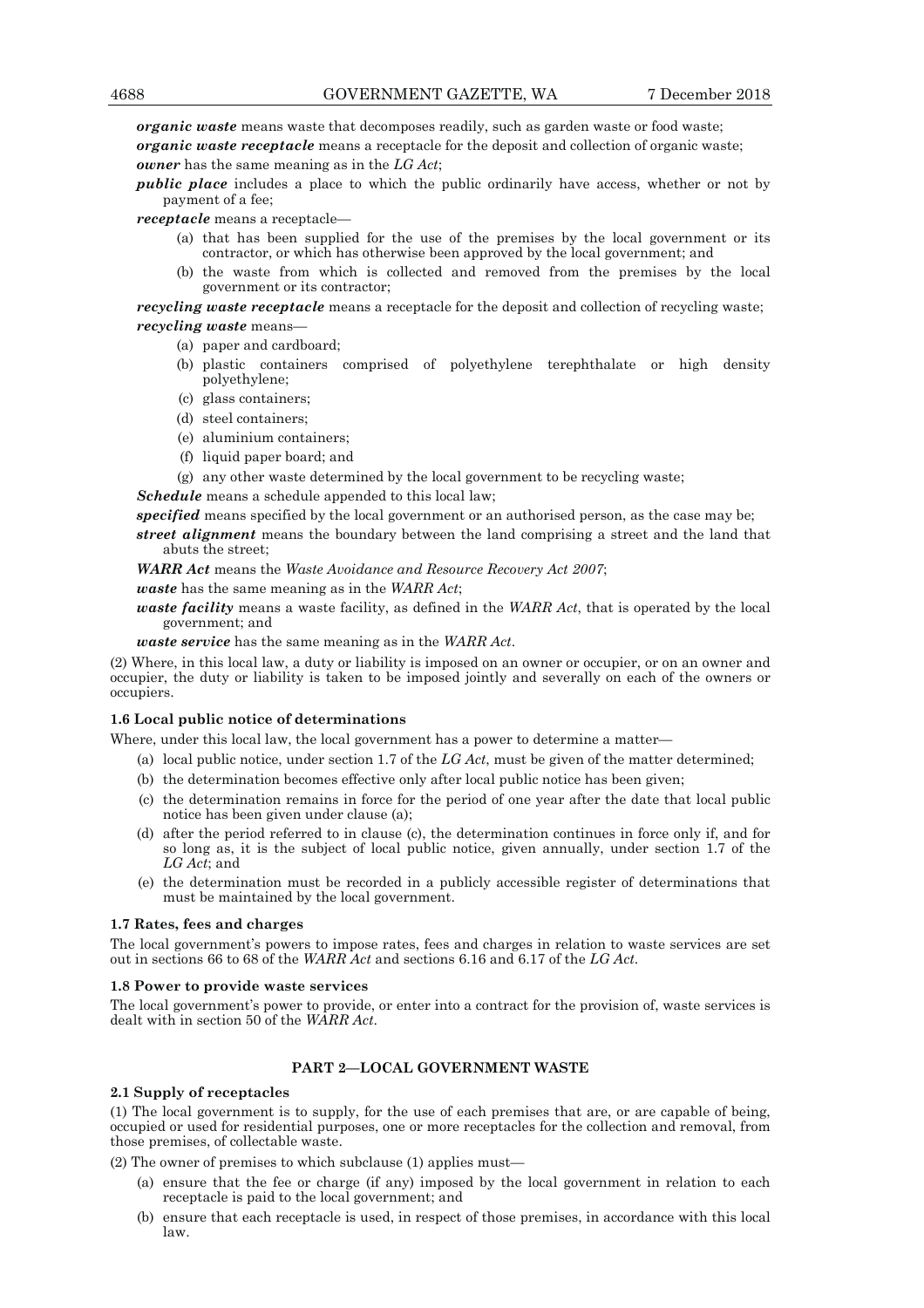#### **2.2 Deposit of waste in receptacles**

(1) An owner or occupier of premises must not deposit or permit to be deposited in a receptacle any non-collectable waste.

(2) A person must not deposit waste in a receptacle that has been provided for the use of other premises without the consent of the owner or occupier of those premises.

#### **2.3 General waste receptacles**

(1) An owner or occupier of premises must not deposit or permit to be deposited in a general waste receptacle—

- (a) where the receptacle has a capacity of 240 litres—more than 70 kilograms of collectable waste; or
- (b) where the receptacle has any other capacity—more than the weight determined by the local government.

(2) Where the local government supplies recycling waste receptacles, an owner or occupier of premises must not deposit or permit to be deposited in a general waste receptacle any recycling waste.

(3) Where the local government supplies organic waste receptacles, an owner or occupier of premises must not deposit or permit to be deposited in a general waste receptacle any organic waste.

#### **2.4 Recycling waste receptacles**

An owner or occupier of premises must not deposit or permit to be deposited in a recycling waste receptacle—

- (a) anything other than the particular type of recycling waste for which that receptacle was provided by the local government for those premises;
- (b) where the receptacle has a capacity of 240 litres—more than 70 kilograms of recycling waste; or
- (c) where the receptacle has any other capacity—more than the weight determined by the local government.

#### **2.5 Organic waste receptacles**

An owner or occupier of premises must not deposit or permit to be deposited in an organic waste receptacle—

- (a) anything other than the particular type of organic waste for which that receptacle was provided by the local government for those premises;
- (b) where the receptacle has a capacity of 240 litres—more than 70 kilograms of organic waste; or
- (c) where the receptacle has any other capacity—more than the weight determined by the local government.

#### **2.6 Direction to place or remove a receptacle**

(1) The local government or an authorised person may give a written direction to an owner or occupier of specified premises—

- (a) to place a receptacle in respect of those premises for collection; or
- (b) to remove a receptacle in respect of those premises after collection.

(2) The direction under subclause (1) may specify when the placement or removal is to occur, or where the receptacle is to be placed, or both.

(3) An owner or occupier of premises must comply with a direction given under this clause.

#### **2.7 Duties of owner or occupier**

An owner or occupier of premises must—

- (a) except for a reasonable period before and after collection time, keep each receptacle in a storage space or area that is behind the street alignment;
- (b) take reasonable steps, if placing a receptacle for collection on the verge adjoining the premises, or other area as determined by the local government, to ensure that, within a reasonable period before collection time, each receptacle is—
	- (i) within 1 metre of the carriageway;
	- (ii) placed so that it does not unduly obstruct any footpath, cycle way, right-of-way or carriageway; and
	- (iii) facing squarely to the edge of and opening towards the carriageway,

 or in such other position as is approved in writing by the local government or an authorised person;

- (c) take reasonable steps to ensure that the premises are provided with a sufficient number of receptacles; and
- (d) if the receptacle is lost, stolen, damaged or defective, notify the local government, as soon as practicable, after the event.

#### **2.8 Exemption**

(1) An owner or occupier of premises may apply in writing to the local government for an exemption from compliance with the requirements of clause 2.7(a) or (b).

(2) The local government or an authorised person may grant, with or without conditions, or refuse an application for exemption from compliance under this clause.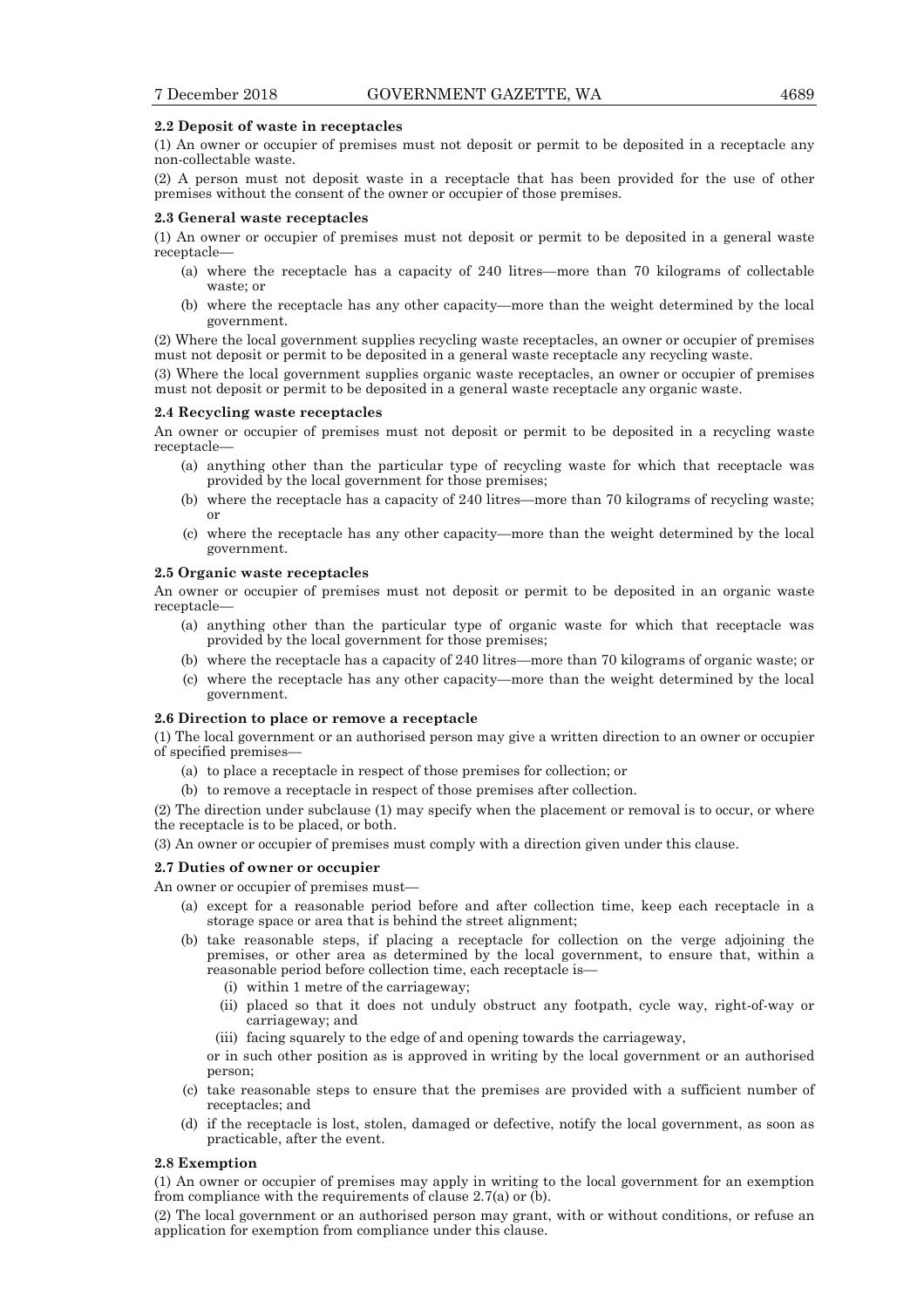(3) An exemption granted under this clause must state—

- (a) the premises to which the exemption applies;
- (b) the period during which the exemption applies; and
- (c) any conditions imposed by the local government or the authorised person.
- (4) An exemption granted under this clause ceases to apply—
	- (a) if the local government decides, on reasonable grounds, that there has been a failure to comply with a condition of the exemption; and
	- (b) from the date that the local government informs the owner or occupier of its decision under clause 2.8 (4)(a).

#### **2.9 Damaging or removing receptacles**

A person, other than the local government or its contractor, must not—

(a) damage, destroy or interfere with a receptacle; or

 (b) except as permitted by this local law or as authorised by the local government or an authorised person, remove a receptacle from any premises to which it was delivered by the local government or its contractor.

#### **2.10 Verge collections**

(1) Where the local government has advertised a verge waste collection (such as a green waste, or a bulk waste, verge collection) a person, unless with and in accordance with the approval of the local government or an authorised person—

- (a) must deposit waste only during the period of time, and in accordance with other terms and conditions, as advertised by the local government in relation to that verge waste collection; and
- (b) must otherwise comply with those terms and conditions.

(2) Where waste has been deposited on a verge for a verge waste collection, a person must not remove any of that waste for a commercial purpose but may remove it for any other purpose.

(3) Except where waste is lawfully removed from a verge under this clause, a person must not disassemble or tamper with any waste deposited on a verge for a verge waste collection so as to increase the risk of harm to any person.

(4) Clause 2.10 (2) does not apply to the local government or a person engaged or contracted by the local government in relation to the verge waste collection.

## **PART 3—GENERAL DUTIES**

## **3.1 Duties of an owner or occupier**

An owner or occupier of premises must—

- (a) take reasonable steps to ensure that a sufficient number of receptacles are provided to contain all waste which accumulates or may accumulate in or from the premises;
- (b) ensure that each receptacle is kept in good condition and repair;
- (c) take all reasonable steps to—
	- (i) prevent fly breeding and keep each receptacle free of flies, maggots, cockroaches, rodents and other vectors of disease;
	- (ii) prevent the emission of offensive or noxious odours from each receptacle; and
	- (iii) ensure that each receptacle does not cause a nuisance to an occupier of adjoining premises; and
- (d) whenever directed to do so by the local government or an authorised person, thoroughly clean, disinfect, deodorise and apply a residual insecticide to each receptacle.

#### **3.2 Removal of waste from premises**

(1) A person must not remove any waste from premises unless that person is—

- (a) the owner or occupier of the premises;
- (b) authorised to do so by the owner or occupier of the premises; or
- (c) authorised in writing to do so by the local government or an authorised person.
- (2) A person must not remove any waste from a receptacle without the approval of—
	- (a) the local government or an authorised person; or
	- (b) the owner or occupier of the premises at which the receptacle is ordinarily kept.

#### **3.3 Receptacles and containers for public use**

A person must not, without the approval of the local government or an authorised person—

- (a) deposit household, commercial or other waste from any premises on or into; or
	- (b) remove any waste from,

a receptacle provided for the use of the general public in a public place.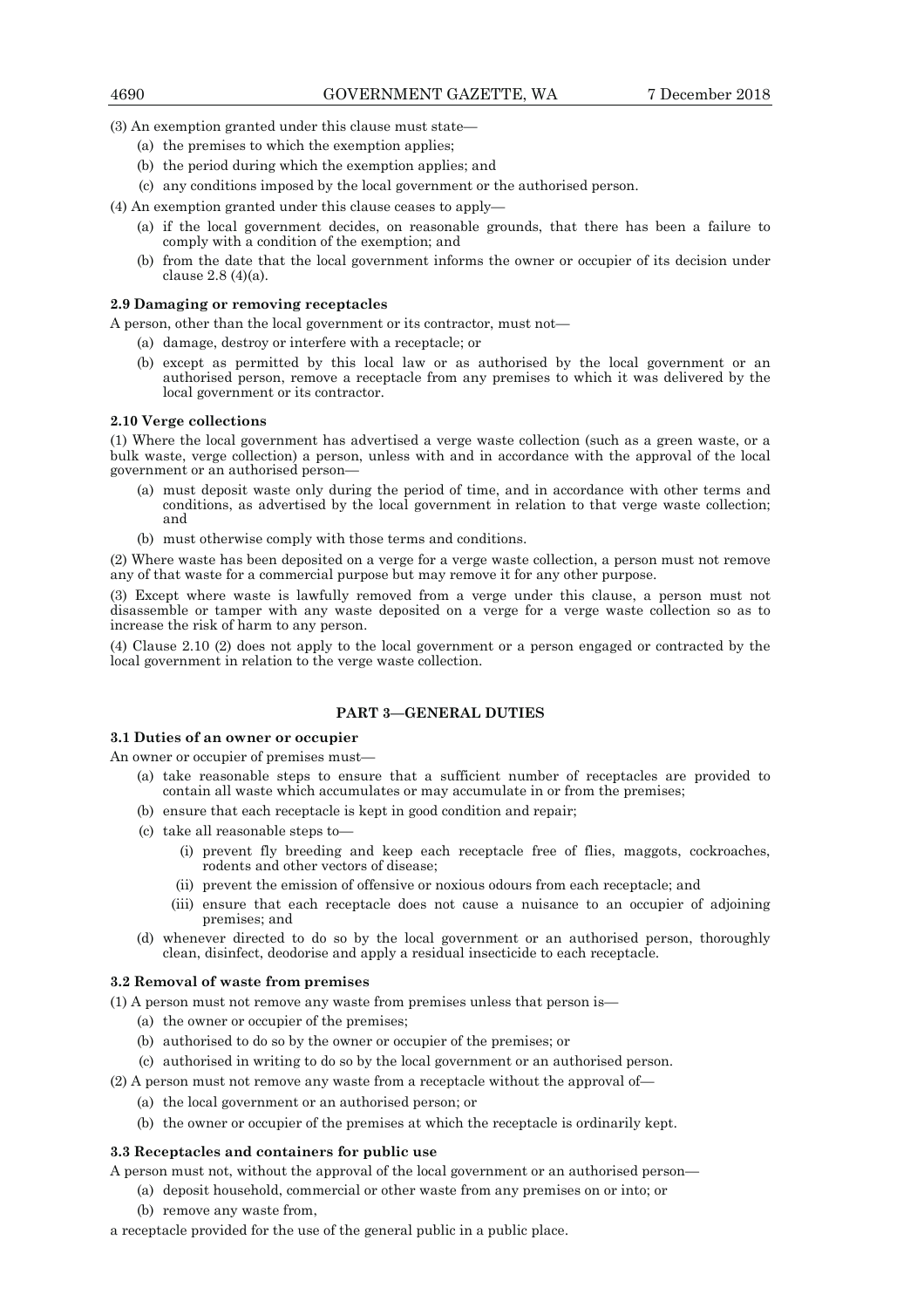## **PART 4—OPERATION OF WASTE FACILITIES**

#### **4.1 Operation of this Part**

This Part applies to a person who enters a waste facility.

#### **4.2 Hours of operation**

The local government may from time to time determine the hours of operation of a waste facility.

#### **4.3 Signs and directions**

(1) The local government or an authorised person may regulate the use of a waste facility—

- (a) by means of a sign; or
- (b) by giving a direction to a person within a waste facility.

(2) A person within a waste facility must comply with a sign or direction under subclause (1).

(3) The local government or an authorised person may direct a person who commits, or is reasonably suspected by the local government or the authorised person of having committed, an offence under this clause to leave the waste facility immediately.

(4) A person must comply with a direction under subclause (3).

#### **4.4 Fees and charges**

(1) Unless subclause (3) applies, a person must, on or before entering a waste facility or on demand by the local government or an authorised person, pay the fee or charge as assessed by an authorised person.

(2) An authorised person may assess the fee or charge in respect of a particular load of waste at a rate that applies to any part of that load, even if that rate is higher than the rate that would apply to any other part of the load.

(3) Subclause (1) does not apply—

- (a) to a person who disposes of waste in accordance with the terms of—
	- (i) a credit arrangement with the local government; or
	- (ii) any other arrangement with the local government to pay the fee or charge at a different time or in a different manner; and
- (b) to the deposit of waste owned by the local government, or in the possession of an employee on behalf of the local government.

#### **4.5 Depositing waste**

(1) A person must not deposit waste at a waste facility other than—

- (a) at a location determined by a sign and in accordance with the sign; and
- (b) in accordance with the direction of an authorised person.

(2) The local government may determine the classification of any waste that may be deposited at a waste facility.

#### **4.6 Prohibited activities**

(1) Unless authorised by the local government, a person must not—

- (a) remove any waste or any other thing from a waste facility;
- (b) deposit at a waste facility that is a landfill site any waste that is toxic, poisonous or hazardous, or the depositing of which is regulated or prohibited by any written law;
- (c) light a fire in a waste facility;
- (d) remove, damage or otherwise interfere with any flora in a waste facility;
- (e) remove, injure or otherwise interfere with any fauna in a waste facility; or
- (f) damage, deface or destroy any building, equipment, plant or property within a waste facility.

(2) A person must not act in an abusive or threatening manner towards any person using, or engaged in the management or operation of, a waste facility.

## **PART 5—ENFORCEMENT**

## **5.1 Objection and appeal rights**

Division 1 of Part 9 of the *LG Act* applies to a decision under this local law to grant, renew, vary or cancel—

- (a) an approval under clause 2.7(b);
- (b) an exemption under clause 2.8(2);
- (c) an approval under clause 2.9(b);
- (d) an approval under clause 2.10(1);
- (e) an authorisation under clause  $3.2(1)(c)$ ;
- (f) an approval under clause 3.2(2); and
- (g) an approval under clause 3.3.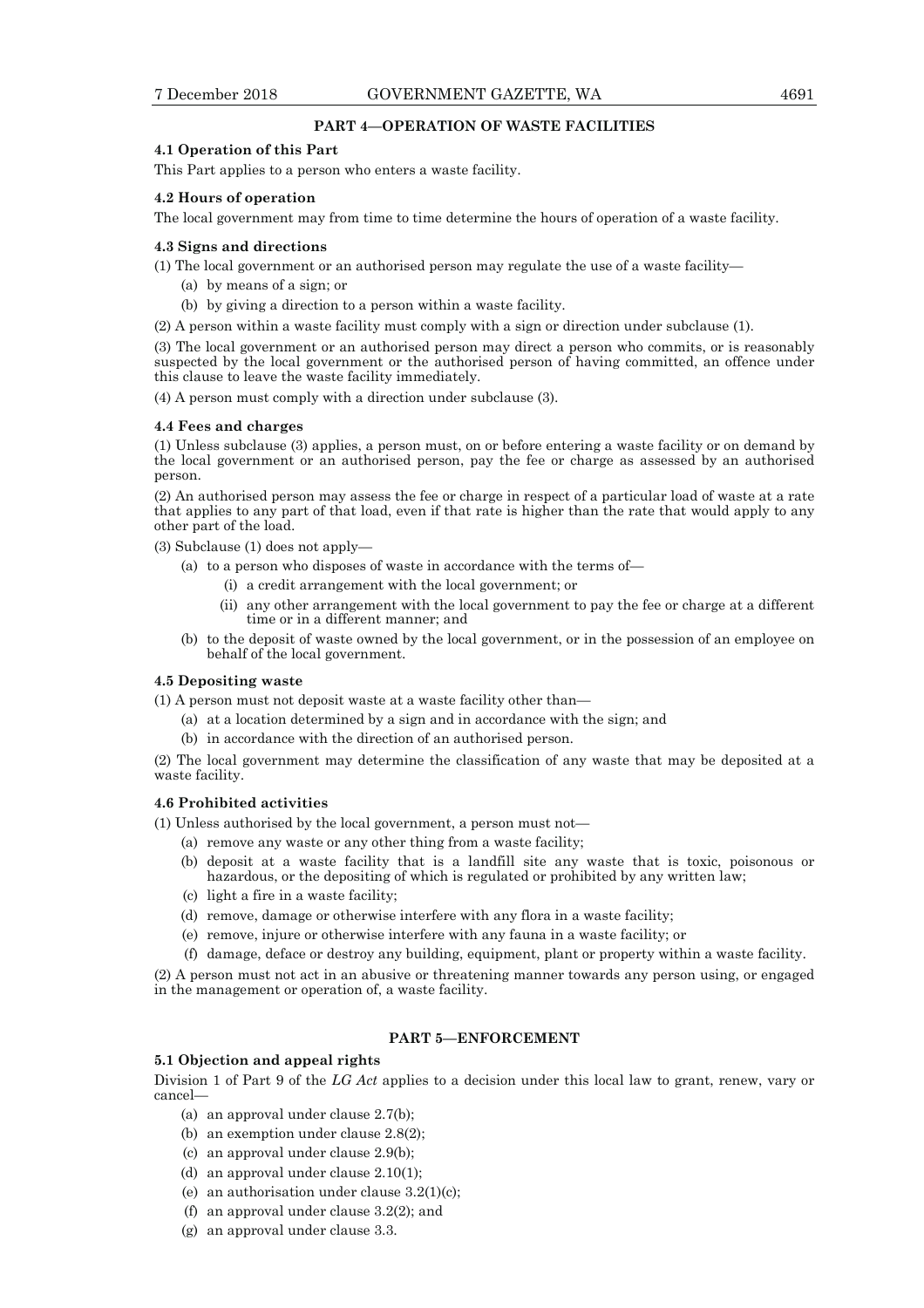[clause 1.5]

#### **5.2 Offences and general penalty**

(1) A person who fails to do anything required or directed to be done under this local law, or who does anything which under this local law a person is prohibited from doing, commits an offence.

(2) A person who commits an offence under this local law is liable, on conviction, to a penalty not exceeding \$5,000, and if the offence is of a continuing nature, to a further penalty not exceeding \$500 in respect of each day or part of a day during which the offence has continued.

#### **5.3 Other costs and expenses**

(1) A person who is convicted of an offence under this local law is to be liable, in addition to any penalty imposed under clause 5.2, to pay to the local government the costs and expenses incurred by the local government in taking remedial action such as—

- (a) removing and lawfully disposing of toxic, hazardous or poisonous waste; or
- (b) making good any damage caused to a waste facility.

(2) The costs and expenses incurred by the local government are to be recoverable, as a debt due to the local government, in a court of competent civil jurisdiction.

#### **5.4 Prescribed offences**

(1) An offence against a clause specified in Schedule 2 is a prescribed offence for the purposes of section 9.16(1) of the *LG Act*.

(2) The amount of the modified penalty for a prescribed offence is that specified adjacent to the clause in Schedule 2.

#### **5.5 Form of notices**

(1) Where a vehicle is involved in the commission of an offence, the form of the notice referred to in section 9.13 of the *LG Act* is that of Form 1 in Schedule 1 of the *LG Regulations*.

(2) The form of the infringement notice given under section 9.16 of the *LG Act* is that of Form 2 in Schedule 1 of the *LG Regulations*.

(3) The form of the infringement withdrawal notice given under section 9.20 of the *LG Act* is that of Form 3 in Schedule 1 of the *LG Regulations*.

————

## **Schedule 1**

#### **MEANING OF 'NON-COLLECTABLE WASTE'**

*non-collectable waste* means—

- (a) hot or burning material;
- (b) household hazardous waste, including paint, acids, alkalis, fire extinguishers, solvents, pesticides, oils, gas cylinders, batteries, chemicals and heavy metals;
- (c) any other hazardous material, such as radioactive waste;
- (d) any explosive material, such as flares or ammunition;
- (e) electrical and electronic equipment;
- (f) hospital, medical, veterinary, laboratory or pathological substances;
- (g) construction or demolition waste;
- (h) sewage;
- (i) 'controlled waste' for the purposes of the *Environmental Protection (Controlled Waste) Regulations 2004*;
- (j) any object that is greater in length, width, or breadth than the corresponding dimension of the receptacle or that will not allow the lid of the receptacle to be tightly closed;
- (k) waste that is or is likely to become offensive or a nuisance, or give off an offensive or noxious odour, or to attract flies or cause fly breeding unless it is first wrapped in nonabsorbent or impervious material or placed in a sealed impervious and leak-proof container; and
- (l) any other waste determined by the local government to be non-collectable waste.

————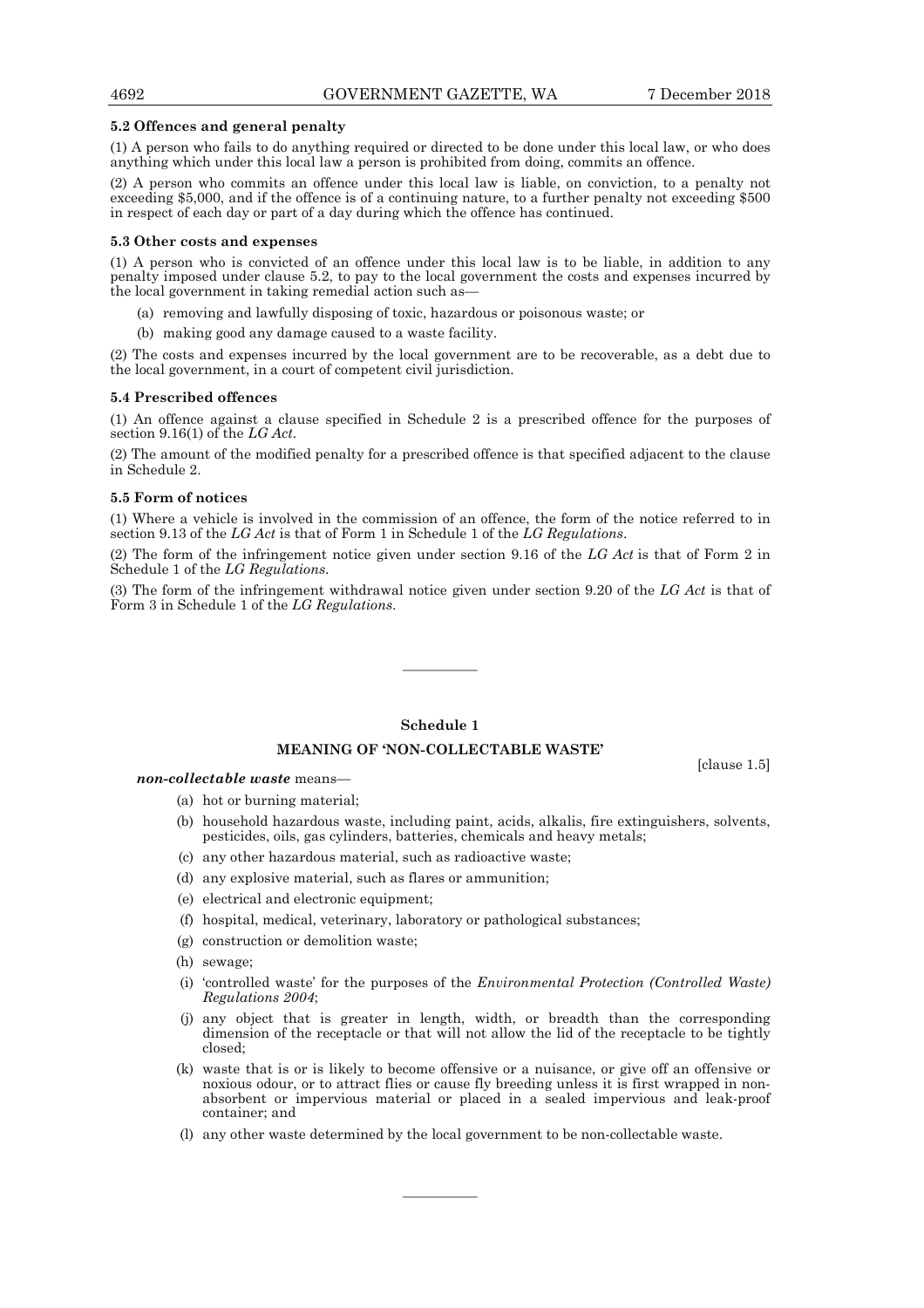## **Schedule 2 PRESCRIBED OFFENCES**

[clause 5.4]

| <b>Item</b><br>No. | Clause No.         | Description                                                                                                                                                  | Modified<br>Penalty |
|--------------------|--------------------|--------------------------------------------------------------------------------------------------------------------------------------------------------------|---------------------|
| 1                  | 2.1(2)(a)          | Failing to pay fee or charge                                                                                                                                 | \$350               |
| $\overline{2}$     | 2.1(2)(b)          | Failing to ensure lawful use of receptacle                                                                                                                   | \$350               |
| $\boldsymbol{3}$   | 2.2(1)             | Depositing non-collectable waste in a receptacle                                                                                                             | \$350               |
| 4                  | 2.2(2)             | Depositing waste in another receptacle without consent                                                                                                       | \$350               |
| $\overline{5}$     | 2.3(1)             | Exceeding weight capacity of a general waste receptacle                                                                                                      | \$350               |
| $\,6\,$            | $2.3(2)$ and $(3)$ | Depositing unauthorised waste in a general waste receptacle                                                                                                  | \$350               |
| 7                  | 2.4(a)             | Depositing unauthorised waste in a recycling waste receptacle                                                                                                | \$350               |
| $8\,$              | $2.4(b)$ and (c)   | Exceeding weight capacity of a recycling waste receptacle                                                                                                    | \$250               |
| $\boldsymbol{9}$   | 2.5(a)             | Depositing unauthorised waste in an organic waste receptacle                                                                                                 | \$350               |
| 10                 | $2.5(b)$ and (c)   | Exceeding weight capacity of an organic waste receptacle                                                                                                     | \$350               |
| 11                 | 2.6(3)             | Failing to comply with a direction concerning placement or<br>removal or a receptacle                                                                        | \$250               |
| 12                 | 2.7(a)             | Failing to keep a receptacle in the required location                                                                                                        | \$250               |
| 13                 | 2.7(b)             | Failing to place a receptacle for collection in a lawful position                                                                                            | \$250               |
| 14                 | 2.7(c)             | Failing to provide a sufficient number of receptacles                                                                                                        | \$250               |
| 15                 | 2.7(d)             | Failing to notify of a lost, stolen, damaged or defective<br>receptacle                                                                                      | \$50                |
| 16                 | 2.9(a)             | Damaging, destroying or interfering with a receptacle                                                                                                        | \$400               |
| 17                 | 2.9(b)             | Removing a receptacle from premises                                                                                                                          | \$400               |
| 18                 | 2.10(1)            | Failing to comply with a term or condition of verge waste<br>collection                                                                                      | \$400               |
| 19                 | 2.10(2)            | Removing waste for commercial purposes                                                                                                                       | \$350               |
| 20                 | 2.10(3)            | Disassembling<br>tampering with waste<br>deposited for<br>or<br>collection                                                                                   | \$250               |
| 21                 | 3.1(a)             | Failing to provide a sufficient number of receptacles                                                                                                        | \$250               |
| 22                 | 3.1(b)             | Failing to keep a receptacle in good condition and repair                                                                                                    | \$250               |
| 23                 | 3.1(c)(i)          | Failing to prevent fly breeding and vectors of disease in a<br>receptacle                                                                                    | \$350               |
| 24                 | 3.1(c)(ii)         | Failing to prevent the emission of offensive odours from a<br>receptacle                                                                                     | \$350               |
| 25                 | 3.1(c)(iii)        | Allowing a receptacle to cause a nuisance                                                                                                                    | \$350               |
| 26                 | 3.1(d)             | Failing to comply with a direction to clean, disinfect or<br>deodorise receptacle                                                                            | \$300               |
| 27                 | 3.2(1)             | Unauthorised removal of waste from premises                                                                                                                  | \$250               |
| 28                 | 3.2(2)             | Removing waste from a receptacle without approval                                                                                                            | \$250               |
| 29                 | 3.3(a)             | Depositing household, commercial or other waste from any<br>premises on or into a receptacle provided for the use of the<br>general public in a public place | \$250               |
| 30                 | 3.3(b)             | Removing any waste from a receptacle provided for the use of<br>the general public in a public place                                                         | \$250               |
| 31                 | 4.3(2)             | Failing to comply with a sign or direction                                                                                                                   | \$500               |
| 32                 | 4.3(4)             | Failing to comply with a direction to leave                                                                                                                  | \$500               |
| 33                 | 4.4(1)             | Disposing waste without payment of fee or charge                                                                                                             | \$500               |
| 34                 | 4.5(1)             | Depositing waste contrary to sign or direction                                                                                                               | \$500               |
| 35                 | 4.6(1)(a)          | Removing waste without authority in a waste facility                                                                                                         | \$250               |
| 36                 | 4.6(1)(b)          | Depositing toxic, poisonous or hazardous waste at a waste<br>facility                                                                                        | \$500               |
| 37                 | 4.6(1)(c)          | Lighting a fire in a waste facility                                                                                                                          | \$300               |
| 38                 | 4.6(1)(d)          | Removing or interfering with any flora in a waste facility                                                                                                   | \$300               |
| 39                 | 4.6(1)(e)          | Interfering with any fauna without approval in a waste<br>facility                                                                                           | \$300               |